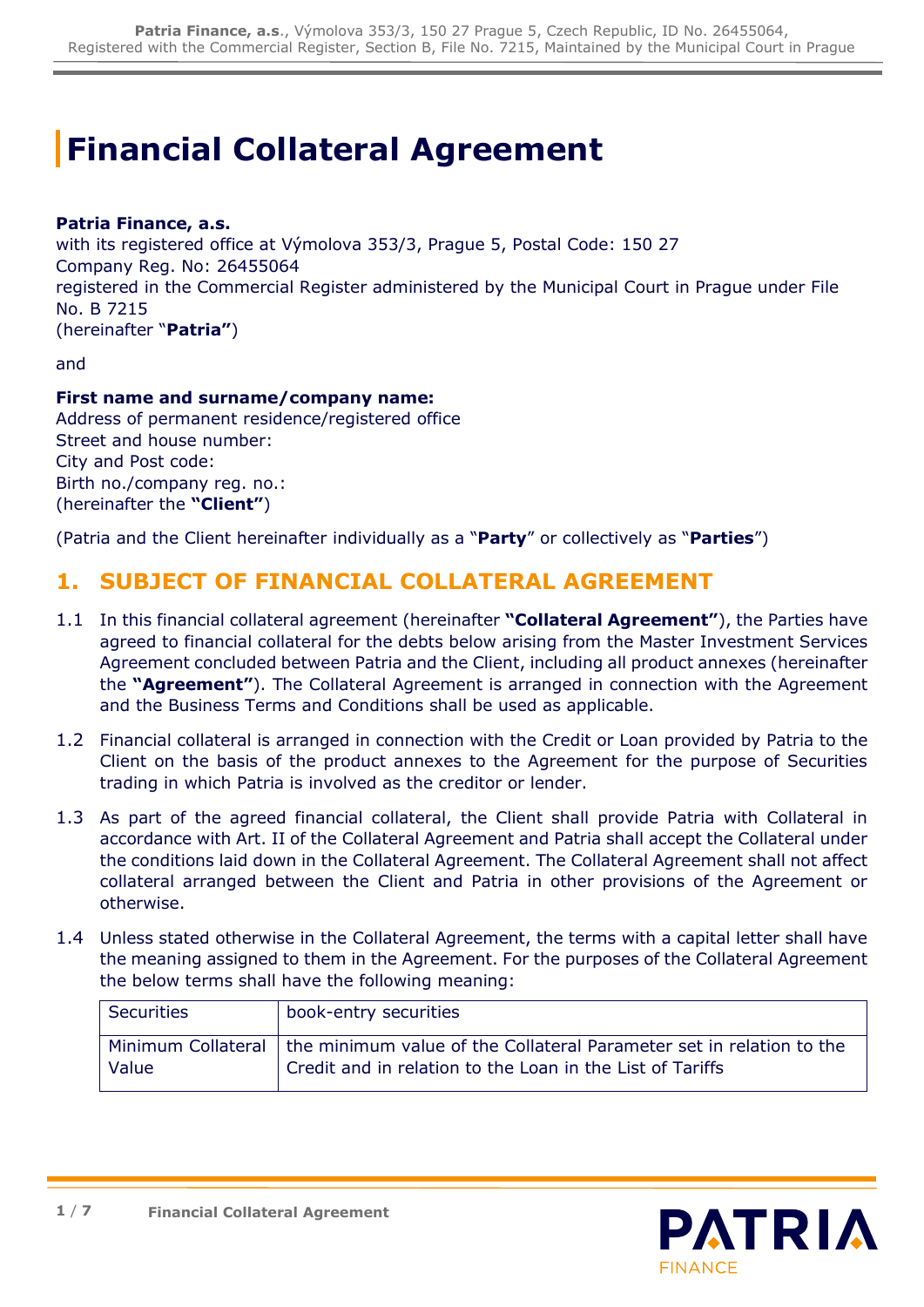| Collateral<br>Parameter            | in relation to Credit this is the parameter calculated according to the<br>following formula (CTH-PU)/CTH*100, where PU means the Credit<br>provided and CTH the total market value of the Collateral<br>in relation to a Loan this is the parameter calculated according to the<br>following formula PP/CTH, with PP meaning the amount of funds and<br>CTH meaning the total market value of the Securities which are the<br>subject of the Loan |
|------------------------------------|----------------------------------------------------------------------------------------------------------------------------------------------------------------------------------------------------------------------------------------------------------------------------------------------------------------------------------------------------------------------------------------------------------------------------------------------------|
| <b>Closing Collateral</b><br>Value | the closing value of the Collateral Parameter set in relation to the<br>Credit and in relation to the Loan in the List of Tariffs                                                                                                                                                                                                                                                                                                                  |
| Credit                             | funds provided by Patria to the Client in order to allow for the<br>purchase of Securities based on a credit agreement concluded under<br>the Annex on Margin Trading                                                                                                                                                                                                                                                                              |
| <b>Initial Collateral</b><br>Value | as this term is defined in relation to the Credit and Loan in the<br>applicable product annexes. The exact amount of the relevant values<br>of the Initial Collateral Value is listed in the List of Tariffs                                                                                                                                                                                                                                       |
| <b>ZFZ</b>                         | Act No. 408/2010 Coll., on financial collateral, as amended                                                                                                                                                                                                                                                                                                                                                                                        |
| Loan                               | Securities loaned by Patria to the Client in order to allow their sale<br>on the basis of a loan agreement concluded under the Annex on<br>Short-Selling                                                                                                                                                                                                                                                                                           |

## **2. THE SECURED DEBTS, LEGAL NATURE OF FINANCIAL COLLATERAL, FINANCIAL COLLATERAL**

- 2.1 The Parties hereby secure through collateral all existing and future, conditional and unconditional debts of the Client to Patria:
	- a) from Credit and all other debts arising for the Client from the credit agreement concluded under the Annex on Margin Trading, including accessories and contractual penalties (hereinafter collectively as **"Credit Debt"**);
	- b) from the Loan and all other debts arising for the Client from the loan agreement concluded under the Annex on Short-Selling, including accessories and contractual penalties (hereinafter collectively as **"Loan Debt"**)

(Credit Debt and Loan Debt collectively also as **"Debts"**), with the caveat that the Debts correspond to financial receivables within the meaning of the ZPZ.

- 2.2 The Client hereby arranges the following in favour of Patria in order to secure the Debt:
	- a) for Credit Debt, a lien on the account of the Securities owner established with Patria for the Client as part of the Credit Account (hereinafter **"Credit Asset Account")**; and
	- b) for Loan Debt, a lien on the Client's receivables to Patria for payment of funds arising from the Agreement (in particular funds kept by Patria for the Client in collection accounts with banks) in the amount recorded in the cash component of the Brokerage Account (hereinafter **"Cash Brokerage Account"**),

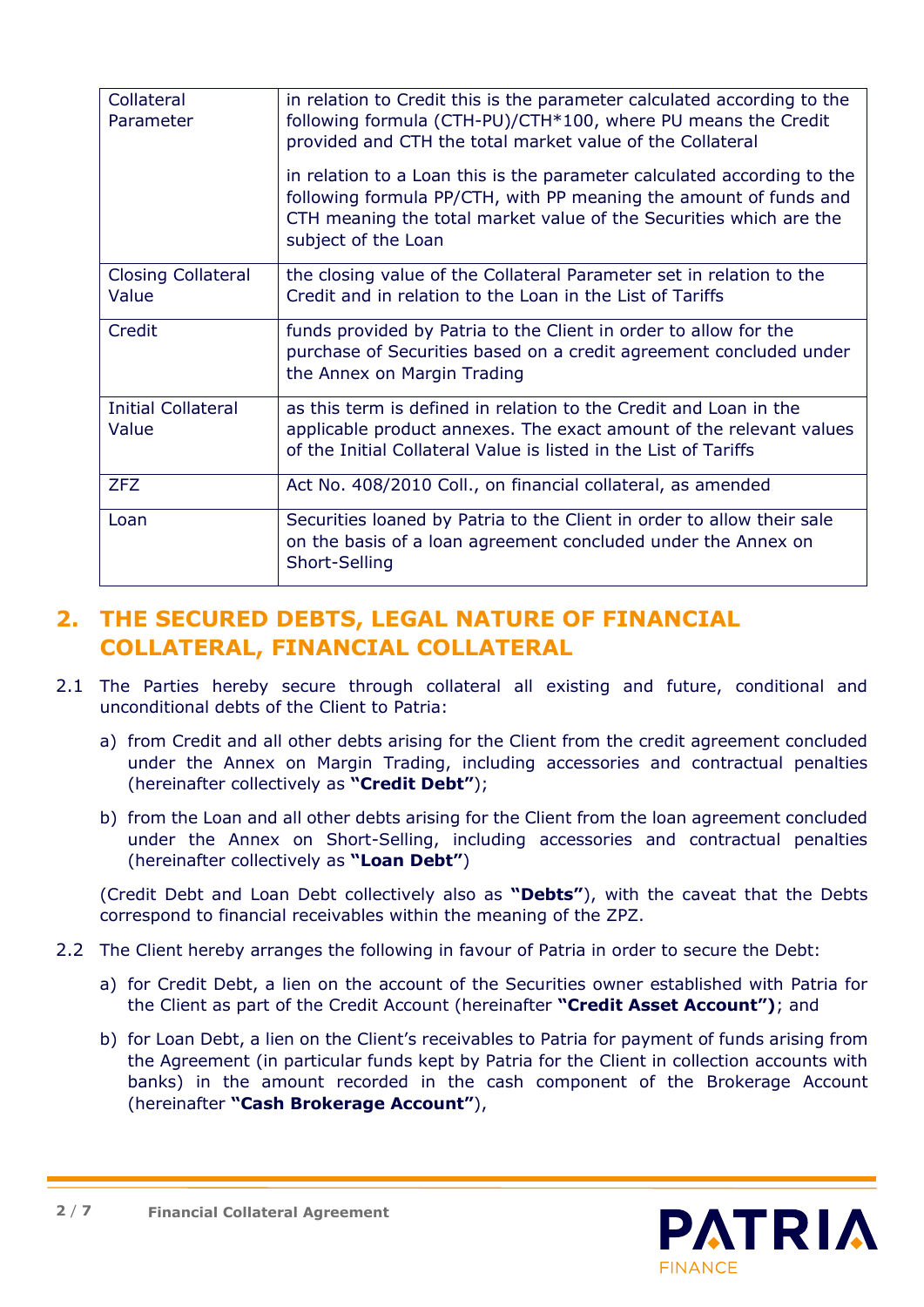as financial collateral within the meaning of the ZFZ. Patria accepts these liens. Patria shall record these Credit Asset Account liens to the appropriate account in accordance with the Civil Code.

- 2.3 The subject of the financial collateral shall be:
	- a) Securities recorded in the Credit Asset Account (hereinafter "**Asset Collateral"**);
	- b) receivables for payment of funds in the amount recorded in the Cash Brokerage Account (hereinafter **"Cash Collateral"**)

(Asset Collateral and Cash Collateral collectively also as **"Collateral**") with the caveat that this is financial collateral within the meaning of the ZPZ.

2.4 Patria is entitled to set and regularly amend the list of Securities acceptable as Asset Collateral on its Website. All other Securities or Securities burdened with the rights of third parties shall have a value of zero for the purpose of securing any Debt, even in the case that such an amendment to the list of Securities acceptable as Asset Collateral takes place after the Asset Collateral has been provided. Should a Security that is Asset Collateral be converted to a (physical) security, such a Security shall also have a value of zero for the purposes of securing any Debt.

#### **3. PARAMETER OF FINANCIAL COLLATERAL AND DROPS IN VALUE OF FINANCIAL COLLATERAL**

- 3.1 For the purposes of assessing the sufficiency of collateral for Credit Debt or Loan Debt, Patria bases its stance on the applicable Collateral Parameter, whereby this Collateral Parameter must reach at least the applicable Initial Collateral Value at the moment the Client submits an Order for the purchase of Securities on Credit or an Order for the Loan of Securities.
- 3.2 If at any time during drawing of the Credit or duration of the Loan the relevant Collateral Parameter falls below the applicable Minimum Collateral Value, the Client shall take one of the following measures to ensure the relevant Collateral Parameter reaches at least the applicable Initial Collateral Value:
	- a) transferring (i) Asset Collateral to the Credit Asset Account in the case of a drop of the Collateral Parameter in relation to Credit, or (ii) transferring to Patria funds, which Patria registers in the Cash **Brokerage** Account, in the case of a drop in the Collateral Parameter in relation to a Loan, and in such a value so as the relevant Collateral Parameter reaches at least the applicable Initial Collateral Value or other value stated in Patria's request;
	- b) repaying a portion of the Credit Debt so that the relevant Collateral Parameter reaches at least the applicable Initial Collateral Value or other value stated in Patria's request;
	- c) returning the Securities that are the subject of the Loan, with Patria and the Client having agreed that, in addition to other situations foreseen by the Agreement, Patria is entitled to demand early return of these Securities from the moment the relevant Collateral Parameter falls below the applicable Initial Collateral Value; or
	- d) Patria gives an Order to sell Asset Collateral in the Credit Asset Account in the case of a drop of the Collateral Parameters in relation to the Credit Debt.
- 3.3 Patria shall inform the Client on the current amount of the relevant Collateral Parameter through the Business Application and if the condition is not met the Client shall be obliged to

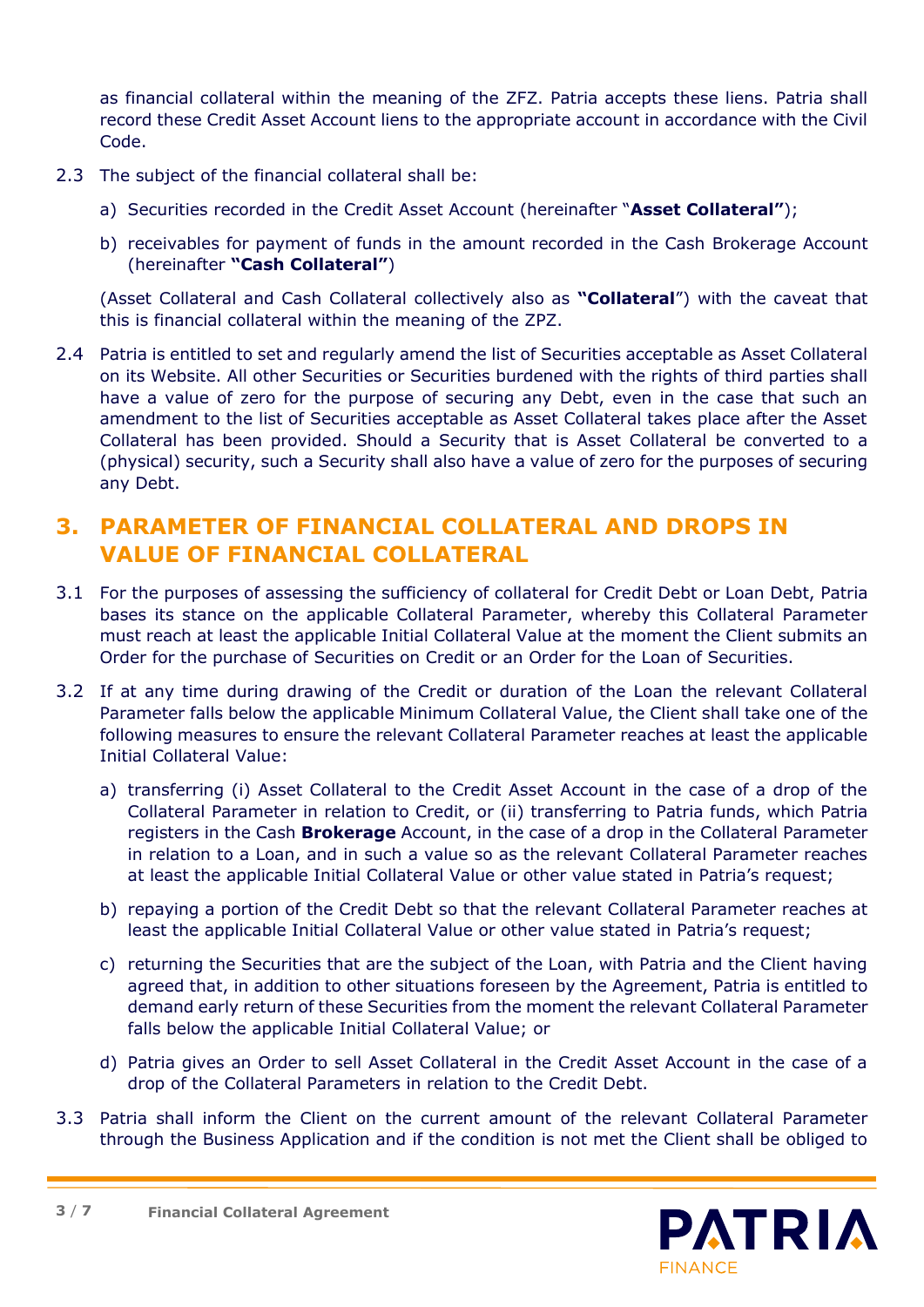take the measures foreseen in paragraph 2 of this article. Patria may also inform the Client that the Collateral Parameter has fallen, generally within 12 hours of the moment it discovers this fact (hereinafter "Information Service"). Patria conducts the Information Service primarily through e-mail, by telephone or in writing. Patria's Information Service does not release the Client from the obligation of independently checking that collateral is sufficient pursuant to paragraphs 1 and 2 of this article. Failure to provide the Information Service shall not be an obstacle to the procedure under paragraphs 4 and 5 of this article.

- 3.4 Should the Client not take any of the measures foreseen in paragraph 2 of this article at the latest within 2 Business Days of the relevant Collateral Parameter falling as per paragraph 2 of this article, or the relevant Collateral Parameter falling below the Closing Collateral Value, Patria shall be entitled, at its discretion, to sell the relevant Asset Collateral or part thereof, or to use the relevant Collateral to purchase and return the Securities that are the subject of the Loan so that the relevant Collateral Parameter reaches at least the value applicable for the Initial Collateral Value. During sale of Asset Collateral and use of Cash Collateral to purchase and return the Securities that are the subject of the Loan, Patria shall proceed as appropriate according to article V of the Collateral Agreement, being entitled to favour speed of sale or purchase over potentially higher return or lower loss.
- 3.5 Patria shall be entitled at its own discretion to sell the relevant Asset Collateral or use the relevant Cash Collateral to purchase and return the Securities that are the subject of the Loan in the case that circumstances arise leading to the fact that the Credit Debt or Loan Debt is unrealisable or becomes so pursuant to Section 2006 et seq. of the Civil Code, as well as if circumstances arise on the capital or financial market or in the economic environment in general that otherwise present a barrier acquitting a party of the obligation to compensate for damages pursuant to Section 2913 (2) of the Civil Code.

## **4. OTHER RIGHTS AND OBLIGATIONS OF THE PARTIES FOR THE DURATION OF COLLATERAL**

- 4.1 The Client shall be entitled to dispose of the relevant Collateral on the basis of Orders under the Agreement and the Business Terms and Conditions unless the relevant Collateral Parameter is under the applicable Initial Collateral Value, or would fall under the Initial Collateral Value as a result of the Client's Order, or other circumstances specified in the applicable product annex to the Agreement arise.
- 4.2 Patria consents to all transfers of Asset Collateral from the Credit Asset Account or Brokerage Account made in accordance with paragraph 1 of this article. Should Asset Collateral be transferred contrary to paragraph 1 of this article, the lien to such a transferred security would not cease.
- 4.3 The Client has the right to exchange the provided Collateral for other Collateral if such an exchange would not lead to a drop in the relevant Collateral Parameter below the applicable Initial Collateral Value.
- 4.4 Patria may unilaterally change the amount of the Initial Collateral Value, Minimum Collateral Value and Closing Collateral Value effective immediately, even in relation to Credit or Loans already provided, through an amendment to the List of Tariffs.
- 4.5 The Client undertakes the following:
	- a) to provide Collateral that is not burdened by any third party rights;

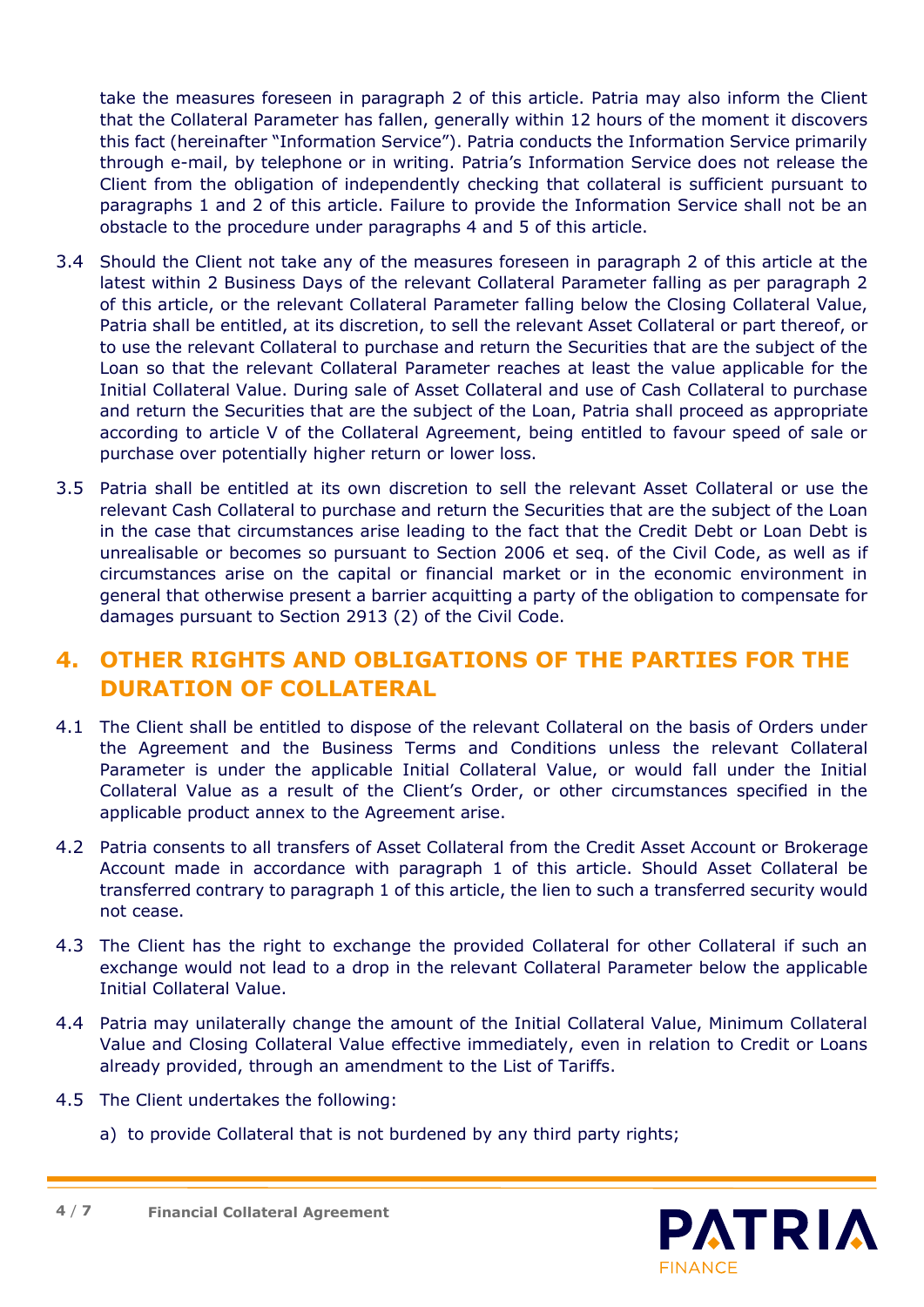- b) not to burden the Collateral with any rights in favour of third parties;
- c) not to question the validity or enforceability of collateral according to the Collateral Agreement; and
- d) to monitor the list of Securities acceptable as Asset Collateral on the Website.
- 4.6 Any of the Parties may terminate the Collateral Agreement through written notice to the other Party with a notice period of two months commencing the first day of the calendar month following the month in which notice was given. This notice period shall not expire before all Debts have been satisfied.

# **5. SATISFACTION OF DEBTS**

- 5.1 Regardless of Art. II (4) of the Collateral Agreement, should the Client fail to satisfy the Credit Debt or Loan Debt to Patria by the deadline, Patria shall be entitled to satisfy the relevant Debt from the applicable Collateral. Should it be Asset Collateral, Patria shall sell such Asset Collateral at its discretion at the relevant Execution Venue. In the case of Cash Collateral, Patria shall credit the Client's Debt to Patria against the receivable (even if not due) for payout of the Client's funds registered in the Cash Brokerage Account, or shall debit in its own favour the corresponding amount of funds. If the Debt consists of returning loaned Securities, Patria shall use the Collateral to acquire and return the loaned Securities. Patria shall also be entitled to offset the receivable incurred from acquiring and returning the loaned Securities against the receivable (even if not due) for pay-out of funds registered in the Cash Brokerage Account, or to monetise the Asset Collateral registered in the Asset Brokerage Account and keep an amount corresponding to the current market value of the loaned Securities.
- 5.2 Should the revenue from sale of the relevant Asset Collateral not be used in full to cover the relevant Debt to Patria, Patria shall transfer the remaining amount to the Client and it shall subsequently be registered in the Cash Brokerage Account. Patria shall transfer the Securities registered in the Credit Asset Account that were not used to satisfy the Credit Debt to the Asset Brokerage Account.
- 5.3 Patria will proceed as stated above solely to the extent necessary to satisfy the Credit Debt or Loan Debt and with due diligence and regard for the legitimate interests of the Client. The costs associated with the sale of Asset Collateral or the use of Cash Collateral shall be borne by the Client.
- 5.4 Should the Client's other debts to Patria not be sufficiently secured, Patria shall have a lien to any of the Client's assets held by Patria or otherwise legally or de facto controlled thereby. Even if the Client makes an Order concerning such assets, Patria shall be entitled to retain such a portion of the assets needed to cover such debt and such retention is not incompatible with any Order by the Client within the meaning of Section 1396 (2) of the Civil Code.
- 5.5 The Parties have agreed that earnings from Securities acquired on Credit (e.g. coupons, dividends) shall be used to cover the Debt.

## **6. TERMINATION OF FINANCIAL COLLATERAL**

If, after removal of the lien, a new Loan is provided, it shall be assumed that the Client is negotiating a new lien pursuant to Art. II (2)(b) of the Collateral Agreement.

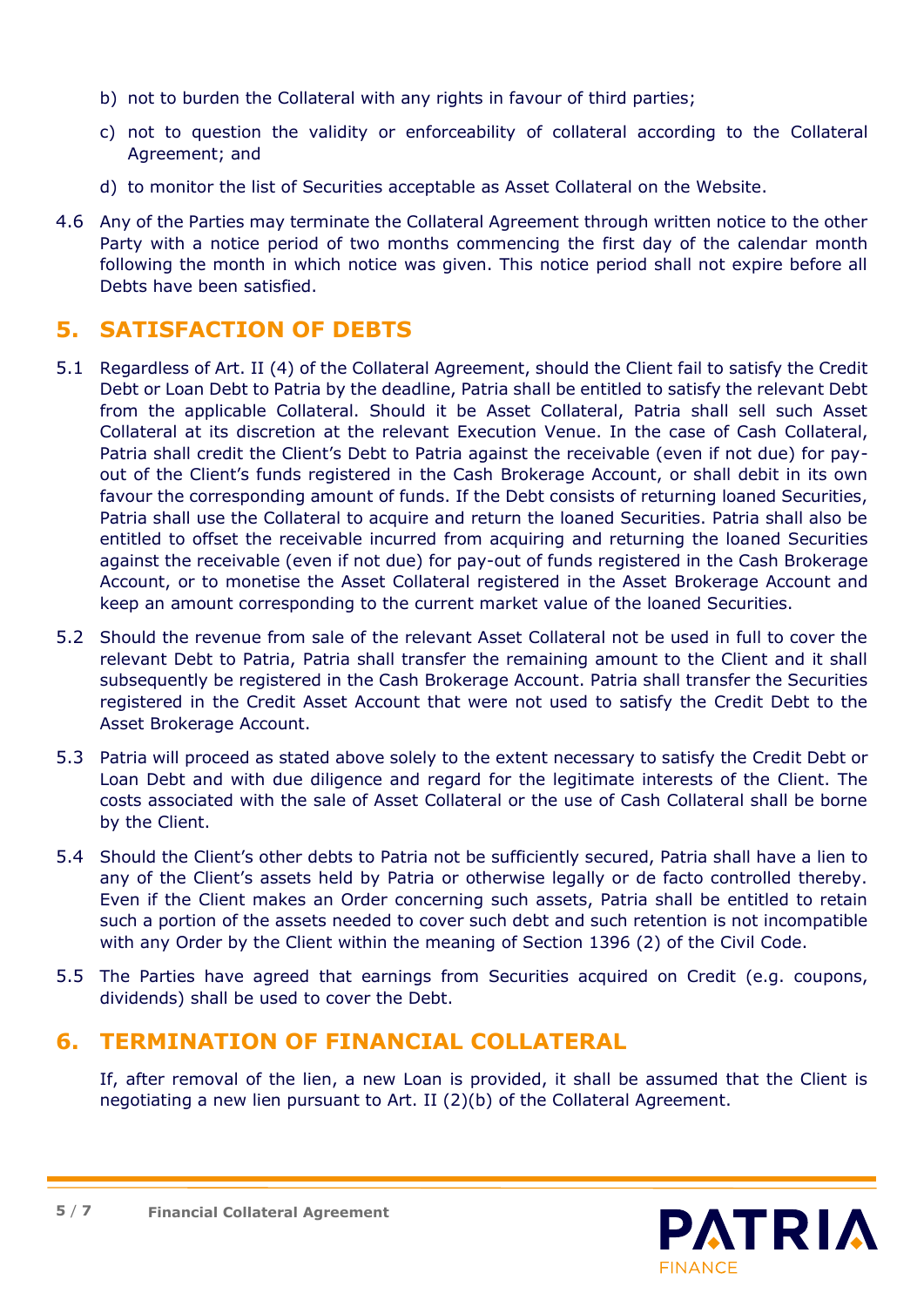# **7. INFORMATION ON FINANCIAL COLLATERAL**

- 7.1 Financial collateral serves generally to secure transactions concluded on financial markets. Financial collateral can be negotiated as a transfer of financial collateral or as a lien on financial collateral. Compared to civil collateral security it has a specific regime more relevant to the needs of the financial market.
- 7.2 The primary differences of the financial collateral are as follows:
	- − financial collateral can secure only receivables of a financial nature;
	- − the subject of financial collateral is primarily financial instruments and monetary funds;
	- − only the legally defined persons can negotiate financial collateral. In principle financial collateral among persons who do not generally operate on the financial market (e.g. among natural persons) is not possible. Under certain circumstances a natural person can only be a provider of financial collateral;
	- − financial collateral has, in certain cases, less formal requirements for being established (it is not necessary for the collateral to be labelled financial, but it is based on a general assessment of the preconditions for establishment; provision of financial collateral to the recipient and actual control of the financial collateral by the recipient is sufficient);
	- − the recipient of financial collateral can, in the case of delays with the secured receivable or in other cases foreseen by the agreement, satisfy debts in the manner foreseen by the agreement, otherwise it can satisfy debts by monetising financial collateral or offsetting the value of the financial collateral against the secured receivable;
	- − if not specified by the agreement, the legislation shall not be used for executing the right to satisfaction from financial collateral if it provides for (i) the obligation to notify monetisation of the financial collateral in advance, (ii) the obligation for satisfaction from financial collateral to be approved by court, an administrative authority or other entity, (iii) financial collateral to be monetised in a public auction or other stipulated manner, or (iv) a certain deadline to pass before the right to satisfaction from financial collateral is executed;
	- − financial collateral enjoys special protection in execution and insolvency proceedings.
- 7.3 More detailed information can be found in the ZFZ itself.
- 7.4 The Client declares that Patria has informed them sufficiently of the main characteristics of the legal treatment of financial collateral and about how the legal treatment of financial collateral differs from the general treatment of liens and the transfer of belongings, rights or other assets to the creditor.

#### **8. FINAL PROVISIONS**

8.1 In the case of invalidity or ineffectiveness or illusoriness of certain provisions of the Collateral Agreement, the other provisions shall not be affected. The Parties hereby undertake to take all steps necessary to replace such an invalid, ineffective or illusory provision with another provision that is valid, effective and enforceable and corresponds to the purpose of the replaced provision and the whole Collateral Agreement.